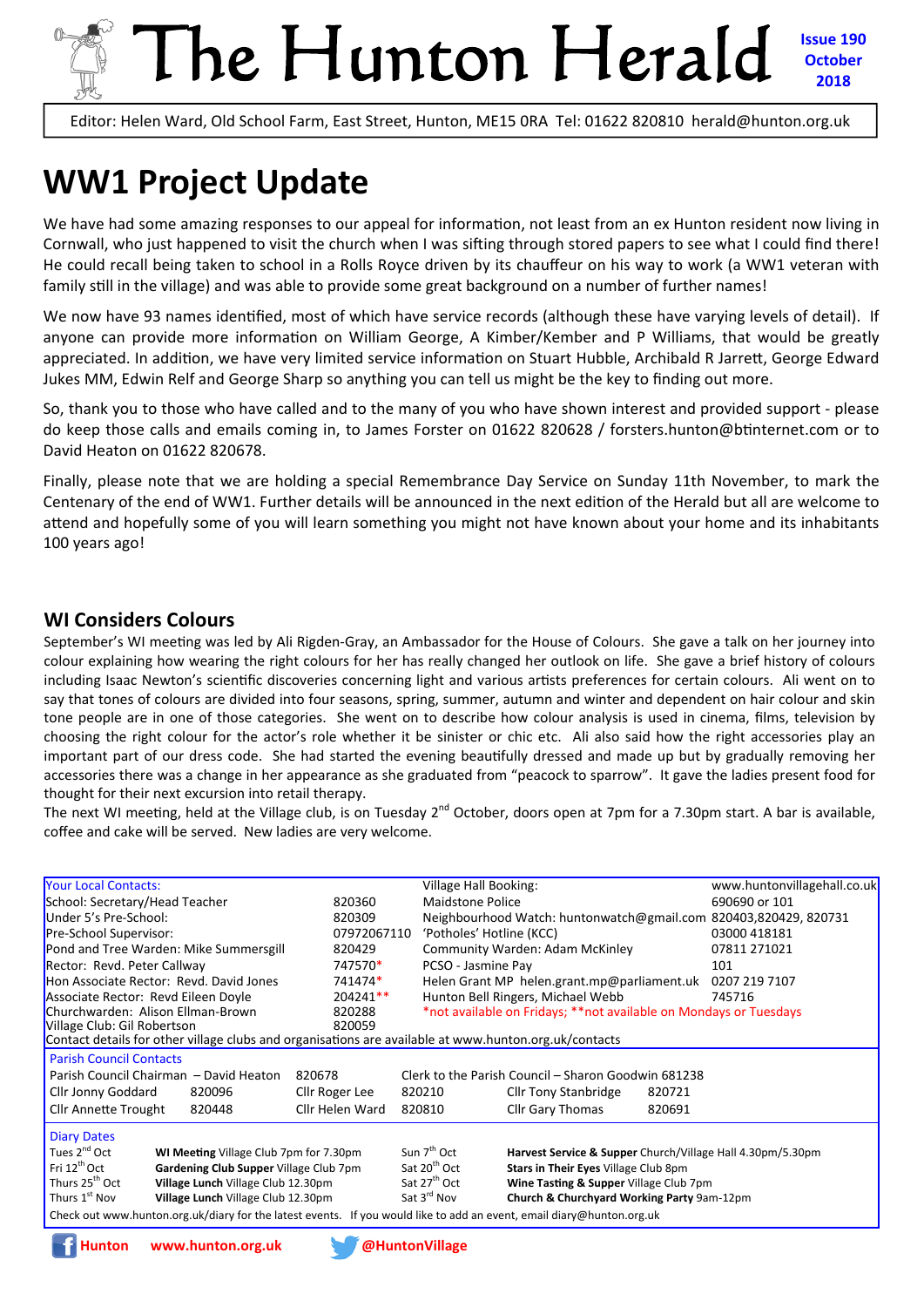## **Pastoral Letter**

My car has developed an intermittent fault. It is currently in the repairers who are trying to diagnose it. (If you are interested, or care, the automatic gearbox suddenly loses gears 2, 4 and 6). I have tried to provide as much information to help the repairers find the fault, and hope that the onboard computer has logged the errors when they occur (the fault goes away when the engine is restarted) because it is incredibly frustrating, and difficult to repair. When I was a computer repair technician in the dim and distant past, when the systems I repaired had moving parts as well as electronics, I prided myself in having the most reliable systems in my area. I worked hard to repair faults quickly and to carry out regular preventative servicing to keep it all under control. The bugbears were the intermittent faults that never showed up when I was actually working on the machine. Swapping parts and cleaning connections, probing the operators for as much detail as possible to find a clue, I did my best to reproduce the problems so that I could deal with them. Consistency, care, attention to small details and a dogged determination usually helped me to overcome the challenge, but there were always those that I just couldn't pin down. It was all down to circumstances and conditions that I had no control over. My car usually goes wrong on motorways when pulling up hill under load – so at least there is a clue there for the technician.

When we live our lives in ways that mean we find our satisfaction from our circumstances and conditions, we live life with intermittent pleasure, and intermittent peace of mind. When the stock market is doing well, when people like you, when you are in lovely surroundings, things are good. And we find peace of mind. When things are not going well, when we aren't so popular, when the markets are down, when the job is stressful, peace eludes us.

Just before Jesus died, he told his friends that he offered a peace that was not dependent upon circumstances at all. His message to them  $-$  and to us  $-$  is 'believe in me, and believe in God, and receive the gift of the Holy Spirit, who will bring a peace beyond your understanding.' He went on to say that he doesn't offer peace as the world does – transitory, contingent, intermittent peace – but a constant, persistent peace. Christian writer and preacher Tim Keller describes it thus: The world's peace is intermittent based on transitory circumstances. Christian peace is constant, based on the never changing love of God.

May you find God's peace today, whatever your circumstances. Many blessings,

*Peter Callway, Rector* 

## **Hunton Hill Resurfacing**

You will no doubt have noticed that the scheduled closure of Hunton Hill for resurfacing at the beginning of September did not take place. This was due to the bad weather and subsequent delays on other jobs. The work has now been rescheduled for **9‐11 October between 09:30 and 15:30**. The diversion route will be via Heath Road, Ewell Lane, Smith's Hill, Yalding Hill, Vicarage Road, West Street and vice versa.

## **Gardening Club MeeƟng and Supper**

Malcolm Withnall, who has worked in the fruit industry as a grower, lecturer and author, has kindly agreed to talk to the Gardening Club meeting in the Village Club on Friday 12<sup>th</sup> October. His talk will be 'How do you garden when you get over 70' so should give us all some ideas whatever age we are. As usual Club doors open at 7pm with a buffet supper available for a donation of £7.50 each with funds raised going towards the Club kitchen. Everyone is welcome to attend this meeting even if they are not members of Hunton Gardening Club. So enough food can be prepared please contact Lesley on 01622 820210 or email lesley.a.lee@btinternet.com if you hope to attend. Also please let her know if you have any food allergies or specific dietary requirements and she will do her best to accommodate you.

## **Harvest Thanksgiving Service and Supper**

A reminder that the Harvest Thanksgiving service at St Mary's Church will take place at 4.30pm on Sunday 7<sup>th</sup> October. The service will be followed by Harvest Supper of sausages and mash, plus desserts, at 5.30pm in the village hall and costs £6.50 for adults, £5 for children under 13 and £20 for a family (2 adults and 2 children under 13). Numbers are limited and reservations should be made through Wendy Simmons on 01622 820875 and Liz Oliver on 01622 820200.

## **Village Lunches are Returning!**

Starting on Thursday 25<sup>th</sup> October there will be another series of village lunches in the Club. These will run every Thursday for six weeks. The final event will be on Thursday 29<sup>th</sup> November when the Linton Walkers will be joining us. They have invited anyone interested to join them in a pre‐lunch walk from the Club which will leave at 11am sharp. The Club opens at noon for lunch at about 12.30pm with a choice of two homemade soups, bread and cheese followed by cake or biscuits with tea or coffee all for just a £6 donation. Food is on a 'first come, first served' basis. Funds raised go to support the Club and St Mary's Church. Do bring your friends and relations but please let Lesley know if anyone has special dietary requirements so she can do her best to accommodate them. Also please contact Lesley if you are willing to make a soup, cake or some biscuits. Email lesley.a.lee@btinternet.com or phone 01622 820210.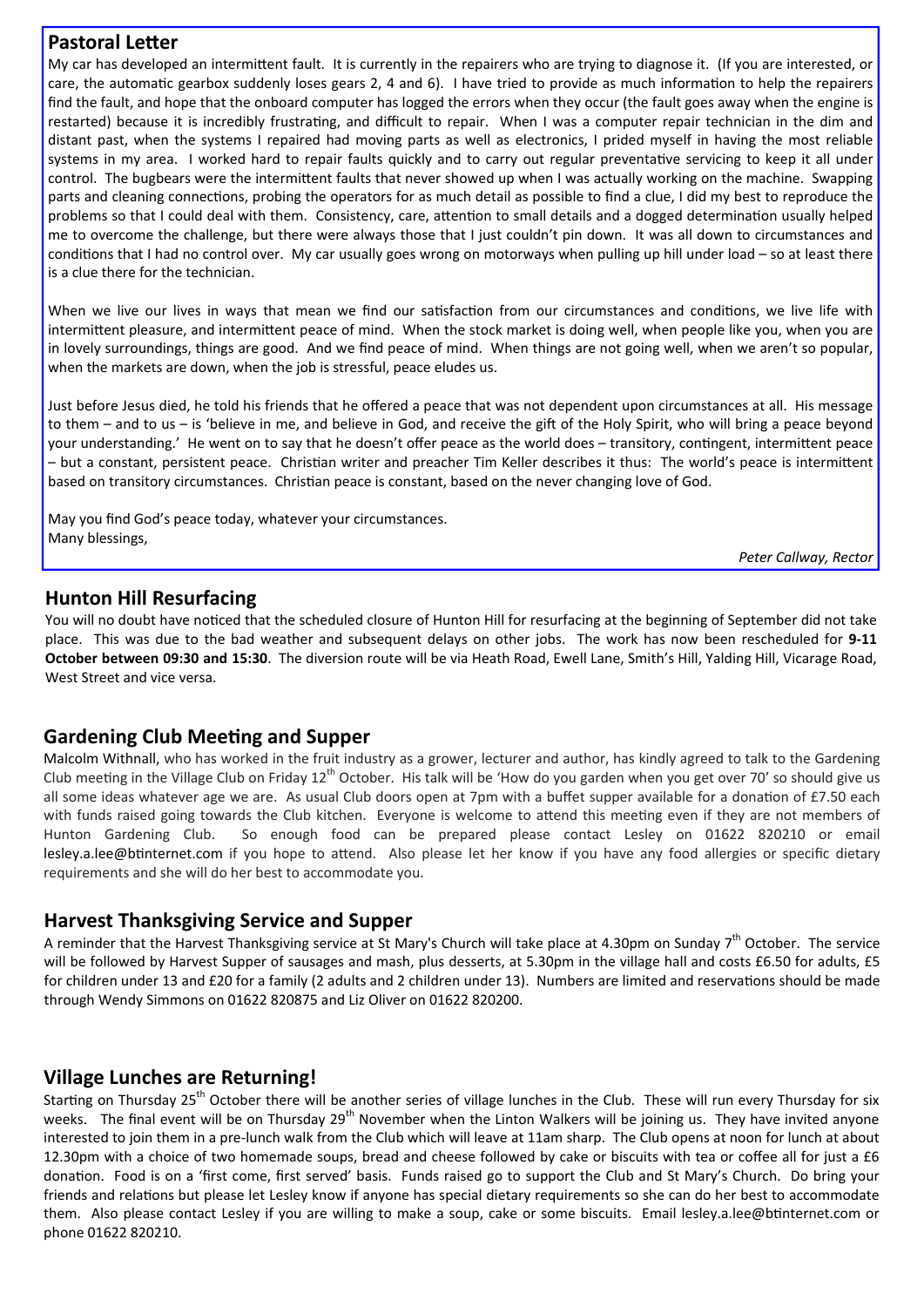## Wine Tasting and Supper - Saturday 27<sup>th</sup> October at 7pm in The Village Club

At the time of going to press most of the seats for this event had been reserved. But, there are a few seats remaining for a donation of £17.50. Funds raised are going towards the new kitchen facilities in the Club. Contact Lesley if you are interested in attending. Email lesley.a.lee@btinternet.com or phone 01622 820210

## **September Village Walk and Lunch**

Twelve walkers and three dogs did a circular walk from the Club including a part of the Greensand Way, which provided excellent views after the climb up to the ridge. A further 12 people joined them for lunch when donations raised money for the Club kitchen which has now been prepared but is still lacking any equipment. Thanks to all the volunteers for their contributions to the walk and lunch. You can find out about these and other events by being a Club member (pop into the Club and get an application form) or keeping an eye on the Hunton Facebook page.

## **"Stars in Their Eyes" at the Village Club**

Don't forget that the Hunton Village Club is holding a "Stars in Their Eyes" night based on the popular TV show on Saturday 20<sup>th</sup> October.

If you fancy having a go at performing, then all you need to do is let us know who you want to impersonate and which song you'd like to do and we'll help you perfect your star turn!

If you just want to come and watch and vote for your favourite act then tickets are free including snacks and light nibbles. The club will be open from 7.30pm with the fun kicking off at around 8pm.

To reserve tickets or volunteer to be a performer, call Sharon Winter on 07840 168052 or email Neil Davis on neilcdavis@gmail.com.



## **Planning Update**

#### *Wares Farm / Berry Gardens – 18/501181/FULL*

Maidstone Borough Council's planning committee voted in favour of granting permission to change the conditions of the original planning consent to increase the number of overnight HGV movements from 8 to 32 despite strong objections from Hunton and Linton parish councils. Our local Borough Councillor Lottie Parfitt-Reid, a member of the planning committee, voted against the application.

#### *Wilsons Yard, George Street – 18/503755/PNPA*

This was an application for prior approval of a change of use from light industrial to five dwelling houses under permitted development. The application was refused by Maidstone Borough Council as they are of the view that the use of part of the existing building is unlawful and therefore prior approval can not be given.

#### *Durrants Farm, West Street – 17/504579/OUT*

The outline application to demolish the existing buildings, currently used as storage for a demolition business, and develop the site with eight houses was due to be considered by Maidstone Borough Council planning committee on Thursday 27<sup>th</sup> September. The planning department was recommending approval although Hunton Parish Council had objected to the development.

#### *Spice Lounge Restaurant, Coxheath – 18/503194/FULL*

The application to demolish the existing building and replace it with 16 retirement properties has been refused by the borough council.

## **Update on the Church Beam**

In the June Herald an article described the issues we have had with an old Deathwatch Beetle infestation in the church and how this has led to a fall of plaster when at least two large oak beams shifted slightly. Anyone who has been into the church recently will be aware that scaffolding has been set up to provide structural support while we sought approval from the Diocese to replace the failed beams. Happily, the required approval has now been given and the beams have been replaced, supported by steel plates where they meet other beams, to make them even more secure. Some further work remains outstanding (to hide the steel plates and to carry out the replastering) but we hope this will be completed, and the scaffolding taken down before, the Harvest Festival service.

This work could not have been accomplished so quickly if it had not been for the help and support of the Friends of St Mary's and we are very grateful to them.